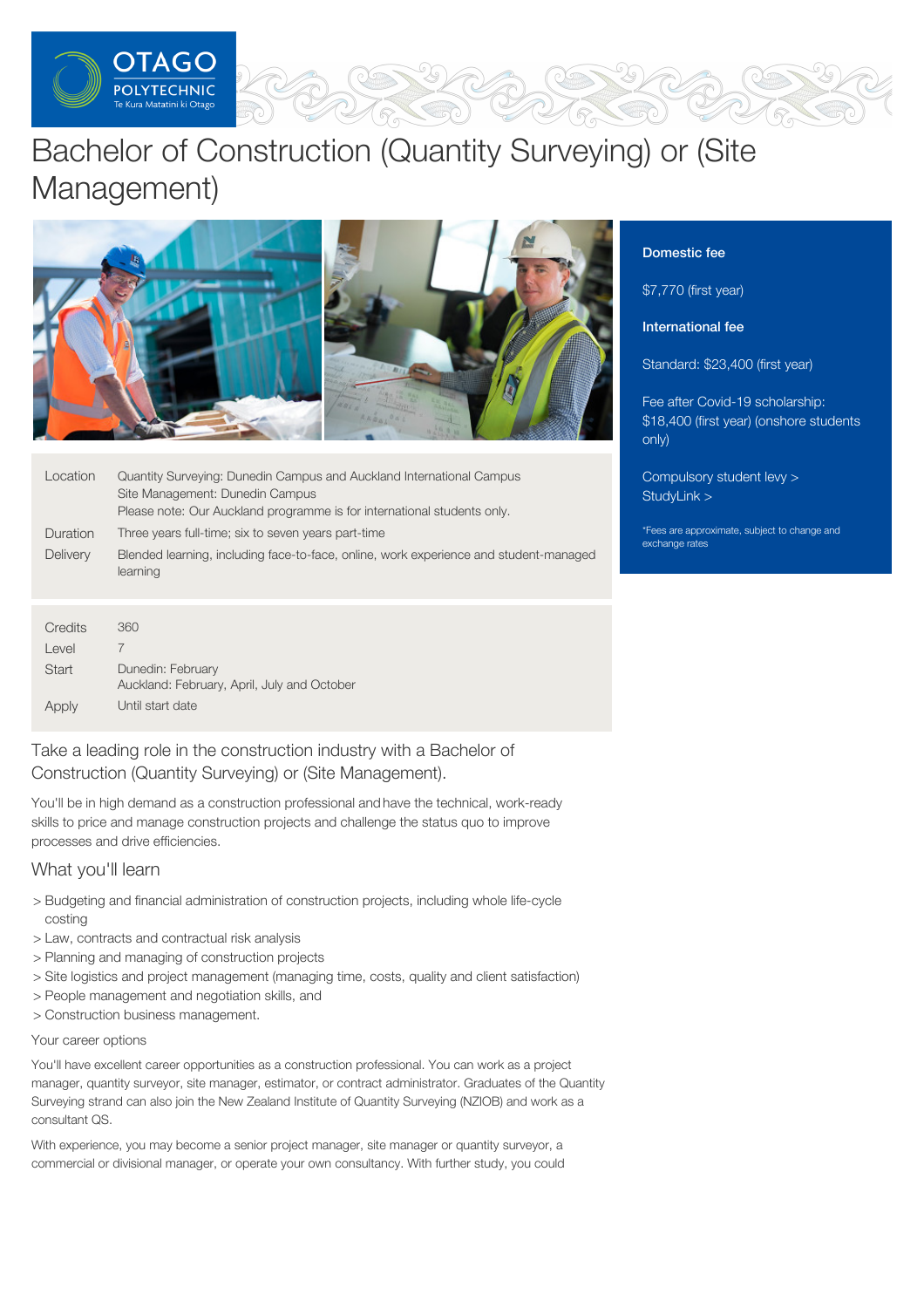specialise in the field of construction law and dispute resolution.

### Got a diploma and already working in the industry?

If you already hold a diploma in Quantity Surveying or Construction Management, you could get credit recognition toward the third year of this degree and study part-time to complete it alongside your employment from anywhere in New Zealand.

The remaining degree courses can be studied through a combination of online learning and by attending contact courses in Dunedin over a two-to-three year duration.

For Site Management, it's recommended that you first complete the New Zealand Diploma in Construction (Construction Management) part-time as this provides advanced standing entry to the third-year of the Site Management degree.

#### Recognised diplomas

- > Otago Polytechnic New Zealand Diploma in Construction (Quantity Surveying): you can get direct entry to Year 3 of the Bachelor of Construction (Quantity Surveying) or (Site Management).
- > Diploma in Quantity Surveying or Construction Management from any other NZ institution: you can enter Year 3 of the Bachelor of Construction (Quantity Surveying) or (Site Management), but you'll have to do up to four Year 1 and 2 courses.

This degree is accredited by the New Zealand Institute of Quantity Surveyors and will make you eligible for Graduate Membership status.

#### Want your existing skills recognised?

If you have already got extensive knowledge and skills gained from practical experience in this area, you can enquire about our recognition of prior learning process at Capable NZ (0800 762 786). You may have already gained credits towards this qualification in the course of your life. Knowledge and skills can also be recognised towards individual courses on our taught programme.

#### You will study

If you're studying the Quantity Surveying strand, you will focus on financial feasibility studies, budgets and cost planning. Those studying Site Management will focus more on detailed site logistics planning and managing onsite construction work. All learners will graduate with the ability to price and manage construction projects.

| Name of course                                        | Level |
|-------------------------------------------------------|-------|
| <b>YEAR ONE</b>                                       |       |
| Introduction to Legislative and Social<br>Environment | 5     |
| Construction Technology: Small                        | 6     |
| Measurement                                           | 6     |
| Estimating                                            | 6     |
| Introduction to Dispute Resolution                    | 6     |
| Construction Technology: Medium and Large             | 6     |
| YEAR TWO                                              |       |
| Programming                                           | 6     |
| Procurement and Tendering                             | 7     |
| <b>Advanced Measurement</b>                           | 6     |
| Contract Administration                               | 6     |
| <b>Cost Planning</b>                                  | 6     |
| <b>Quality Assurance and Site Safety</b>              | 6     |
| Value Management                                      | 6     |
| Applied Project Management (QS)                       | 7     |
| <b>YFAR THRFF</b>                                     |       |
| Property Investment                                   | 6     |
| <b>Construction Business Management</b>               | 6     |
| <b>Construction Law</b>                               | 6     |
| People Management                                     | 6     |
| Construction Innovation                               | 7     |
| <b>Property Development</b>                           | 7     |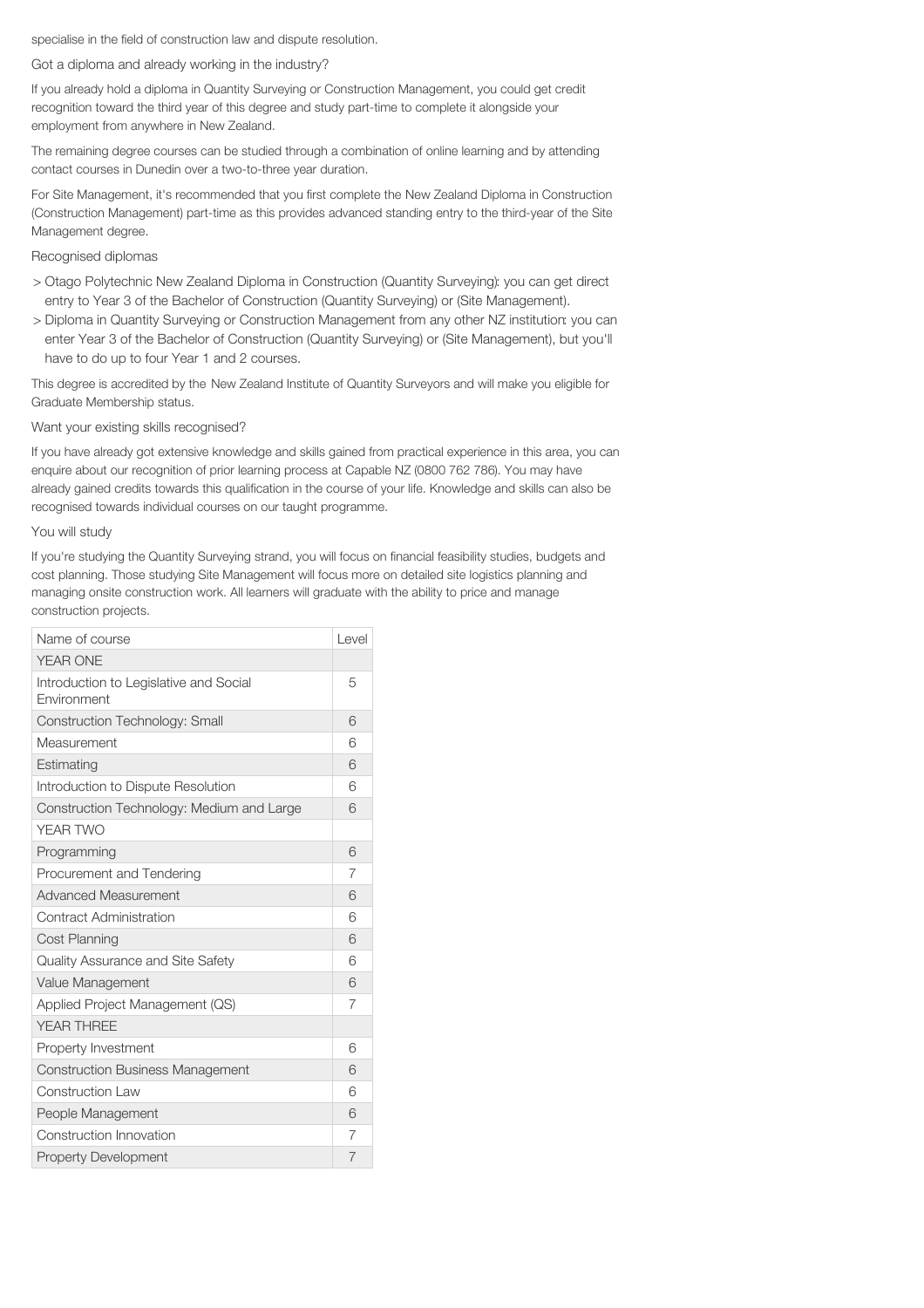| Construction Project (Research or Case Study)                                                                                                                  | 7 |  |
|----------------------------------------------------------------------------------------------------------------------------------------------------------------|---|--|
| Entry requirements                                                                                                                                             |   |  |
| <b>Quantity Surveying strand</b>                                                                                                                               |   |  |
| For those under 20                                                                                                                                             |   |  |
| > NCEA Level 3 including:                                                                                                                                      |   |  |
| > 14 credits at Level 3 or above in each of three NZQA approved university entrance<br>subjects, and<br>> 10 literacy credits at Level 2 or above, made up of: |   |  |
| $>$ 5 credits in reading, and<br>$>$ 5 credits in writing, and                                                                                                 |   |  |

- > 12 numeracy credits at Level 2 or above, made up of:
	- > specified achievement standards available through a range of subjects OR > package of three numeracy unit standards (26623, 26626, 26627- all three required).

COVID-19 adjustments to NCEA requirements

- > If you completed your NCEA Level 3 during 2020, you only need 12 credits per Level 3 subject (i.e. a total of 36 credits).
- > If you completed your NCEA Level 3 during 2021, please visitthis page on the NZQA website. There are different adjustments depending upon which part of New Zealand you studied in.

For those over 20

- > You must supply evidence of industry experience and/or alternative relevant qualifications.
- > Provisional entry is possible.
- > If English is not your first language, you must provide:
	- > New Zealand University Entrance OR
	- > Overall Academic IELTS 6.0 with no individual band score lower than 5.5 (achieved inone test completed in the last two years), OR
	- > Acceptable alternative evidence of the required IELTS (see here for NZQA proficiency table and here for list of recognised proficiency tests).

If you need to improve your English Language skills, we offer a wide range of English programmes.

## Site Management strand

- > You must be working in the New Zealand construction industry in a supervisory role or have the opportunity to move into a supervisory role during your study.
- > You must hold a New Zealand construction-related trade qualification at Level 4, or similar.
- > You'll need to have an interview to check that you're suitable for the major and to agree a path of study.
- > If English is not your first language, you must provide:
	- > New Zealand University Entrance OR
	- > Overall Academic IELTS 6.0 with no individual band score lower than 5.5 (achieved inone test completed in the last two years), OR
	- > Acceptable alternative evidence of the required IELTS (see here for NZQA proficiency table and here for list of recognised proficiency tests).

If you need to improve your English Language skills, we offer a wide range of English programmes.

Please note: Graduates of the New Zealand Diploma in Construction (Level 6) (Construction Management) (Quantity Surveying) will be credited the courses they have completed up to a maximum of 240 credits.

Pathways into this programme

If you don't meet the requirements to enter this programme, our bridging programme is the perfect option (this is advertised as the bridging option into our engineering diploma but is a highly suitable pathway into this degree as well). Alternatively, you could complete the New Zealand Certificate in Construction Trade Skills (Level 3) (Carpentry).

## Further study options

Upon successful completion of this programme, you will be able to gain entry into relevant postgraduate